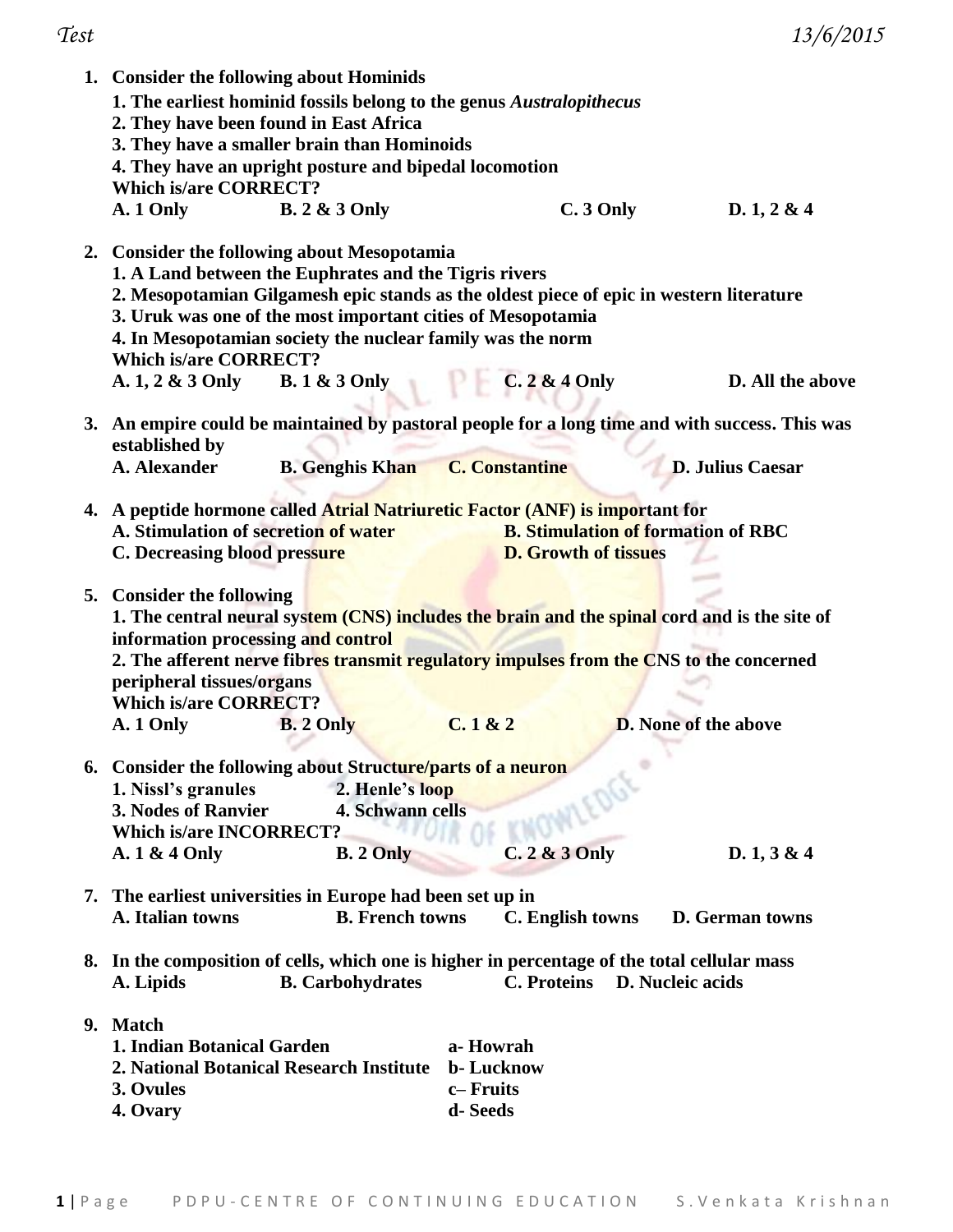*Test 13/6/2015*

| Ω<br>۱ |
|--------|
|--------|

| 1                                                                                                                                       | $\boldsymbol{2}$ | 3                       | $\overline{\mathbf{4}}$ |                                                                                                                                                                                                                                                                                                                                                         |                                         |                    |           |
|-----------------------------------------------------------------------------------------------------------------------------------------|------------------|-------------------------|-------------------------|---------------------------------------------------------------------------------------------------------------------------------------------------------------------------------------------------------------------------------------------------------------------------------------------------------------------------------------------------------|-----------------------------------------|--------------------|-----------|
| A. b                                                                                                                                    | $\mathbf a$      | $\mathbf c$             | d                       |                                                                                                                                                                                                                                                                                                                                                         |                                         |                    |           |
| B. a                                                                                                                                    | $\mathbf b$      | $\mathbf c$             | d                       |                                                                                                                                                                                                                                                                                                                                                         |                                         |                    |           |
| C. b                                                                                                                                    | $\mathbf a$      | $\mathbf d$             | $\mathbf c$             |                                                                                                                                                                                                                                                                                                                                                         |                                         |                    |           |
| D. a                                                                                                                                    | $\mathbf b$      | d                       | $\mathbf c$             |                                                                                                                                                                                                                                                                                                                                                         |                                         |                    |           |
| 10. Consider the following about Bacteria<br>4. They are the most abundant micro-organisms<br><b>Which is/are CORRECT?</b><br>A. 1 Only |                  |                         | <b>B.</b> 2 Only        | 1. Structure is very complex; but they are very simple in behaviour<br>2. They live in extreme habitats such as hot springs, deserts, snow and deep oceans<br>3. Many of them live in or on other organisms as parasites<br>$C. 2, 3 & 4$ Only<br>11. The thickness of windowpanes of old buildings becomes thicker at the bottom than at the top. This |                                         | D.1, 3 & 4         |           |
| shows                                                                                                                                   |                  |                         |                         |                                                                                                                                                                                                                                                                                                                                                         |                                         |                    |           |
| A. Glass is an extremely viscous solid                                                                                                  |                  |                         |                         |                                                                                                                                                                                                                                                                                                                                                         | B. Glass is an extremely viscous liquid |                    |           |
| C. Glass is a supercooled gas                                                                                                           |                  |                         |                         |                                                                                                                                                                                                                                                                                                                                                         | D. None of the above                    |                    |           |
|                                                                                                                                         |                  |                         |                         |                                                                                                                                                                                                                                                                                                                                                         |                                         |                    |           |
|                                                                                                                                         |                  |                         |                         | 12. Which element in percentage weight highest in human body                                                                                                                                                                                                                                                                                            |                                         |                    |           |
| A. Oxygen                                                                                                                               |                  |                         | <b>B.</b> Carbon        | <b>C. Nitrogen</b>                                                                                                                                                                                                                                                                                                                                      |                                         | <b>D.</b> Hydrogen |           |
|                                                                                                                                         |                  |                         |                         |                                                                                                                                                                                                                                                                                                                                                         |                                         |                    |           |
| 13. Match                                                                                                                               |                  |                         |                         |                                                                                                                                                                                                                                                                                                                                                         |                                         |                    |           |
| 1. The Pineal Gland                                                                                                                     |                  |                         |                         | a-Sleep-wake cycle                                                                                                                                                                                                                                                                                                                                      |                                         |                    |           |
| 2. Thyroid Gland                                                                                                                        |                  |                         |                         | <b>b-</b> Intelligence quotient                                                                                                                                                                                                                                                                                                                         |                                         |                    |           |
| 3. Parathyroid Gland                                                                                                                    |                  |                         |                         | c- Calcium balance                                                                                                                                                                                                                                                                                                                                      |                                         |                    |           |
| <b>4. Adrenal Gland</b>                                                                                                                 |                  |                         | d-Sweating              |                                                                                                                                                                                                                                                                                                                                                         |                                         |                    |           |
|                                                                                                                                         |                  |                         |                         |                                                                                                                                                                                                                                                                                                                                                         |                                         |                    |           |
| 1                                                                                                                                       | $\boldsymbol{2}$ | 3                       | $\overline{\mathbf{4}}$ |                                                                                                                                                                                                                                                                                                                                                         |                                         |                    |           |
| A. b                                                                                                                                    | $\mathbf a$      | $\mathbf c$             | $\mathbf d$             |                                                                                                                                                                                                                                                                                                                                                         |                                         |                    |           |
| B. a                                                                                                                                    | $\mathbf b$      |                         | $\mathbf d$             |                                                                                                                                                                                                                                                                                                                                                         |                                         |                    |           |
| C. b                                                                                                                                    | $\mathbf a$      |                         | $\mathbf c$             |                                                                                                                                                                                                                                                                                                                                                         |                                         |                    |           |
| D. a                                                                                                                                    | $\mathbf{b}$     | $\mathbf{d}$            |                         |                                                                                                                                                                                                                                                                                                                                                         |                                         |                    |           |
|                                                                                                                                         |                  |                         |                         |                                                                                                                                                                                                                                                                                                                                                         |                                         |                    |           |
| 14. Consider the following sources of business finance                                                                                  |                  |                         |                         |                                                                                                                                                                                                                                                                                                                                                         | WOWLEDGE                                |                    |           |
| 1. Retained earnings                                                                                                                    |                  |                         | 2. Debentures           |                                                                                                                                                                                                                                                                                                                                                         |                                         |                    |           |
| <b>3. Commercial Papers</b>                                                                                                             |                  |                         |                         | 4. Equity shares                                                                                                                                                                                                                                                                                                                                        |                                         |                    |           |
|                                                                                                                                         |                  |                         |                         | Which is not provided by the owners of an enterprise?                                                                                                                                                                                                                                                                                                   |                                         |                    |           |
| A. 1, 3 & 4 only                                                                                                                        |                  |                         | <b>B.</b> 2 & 3 Only    |                                                                                                                                                                                                                                                                                                                                                         | $C.1$ & $3$ Only                        |                    | D. 2 Only |
| <b>Which is/are CORRECT?</b>                                                                                                            |                  |                         |                         | 15. Consider the following statements about Joint Hindu family business<br>1. This form of business organization found only in India and Nepal<br>2. It is governed by the Hindu Law and only for Hindu<br>3. The basis of membership in the business is birth in a particular family<br>4. Three successive generations can be members in the business |                                         |                    |           |
| A. 1 only                                                                                                                               |                  | <b>B.1 &amp; 2 Only</b> |                         | $C.1, 3 & 4$ Only                                                                                                                                                                                                                                                                                                                                       |                                         | D. 2, 3 & 4        |           |
|                                                                                                                                         |                  |                         |                         | 16. Consider the following statements about Limited Liability Partnership                                                                                                                                                                                                                                                                               |                                         |                    |           |

**1. In limited partnership, the liability of at least one partner is unlimited whereas the rest may have limited liability**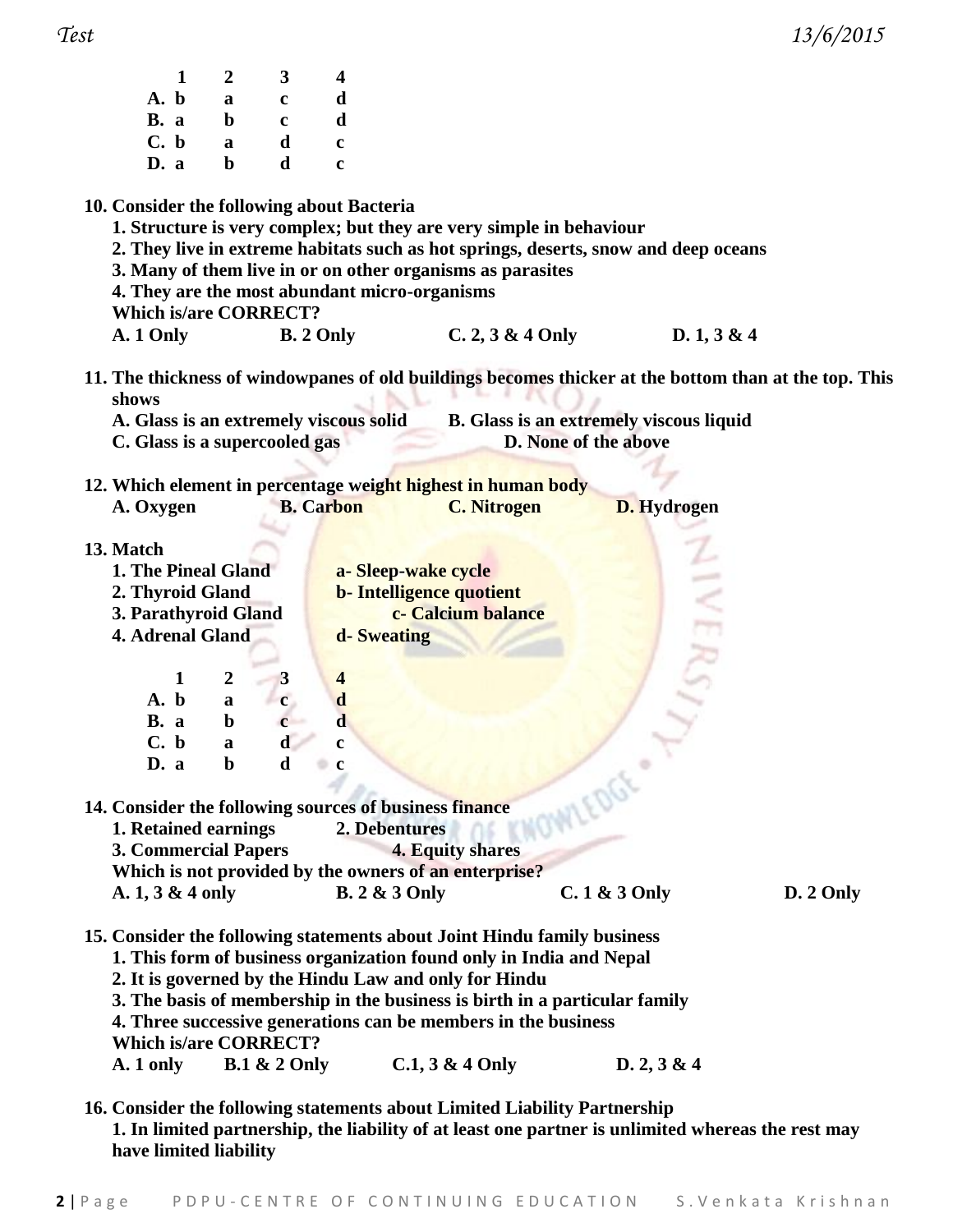| 2. Registration of such partnership is compulsory<br>3. Partnership get terminated with the death, lunacy or insolvency of the limited partners<br>4. LLP contains elements of both a corporate structure as well as a partnership firm<br><b>Which is/are INCORRECT?</b>                                                                                                                                                                                                                                                                                                                                                                                                                                                                                                                                                                                                                              |                                                                                                                                                                                              |                                                                                                                                                                                                 |                      |  |  |  |
|--------------------------------------------------------------------------------------------------------------------------------------------------------------------------------------------------------------------------------------------------------------------------------------------------------------------------------------------------------------------------------------------------------------------------------------------------------------------------------------------------------------------------------------------------------------------------------------------------------------------------------------------------------------------------------------------------------------------------------------------------------------------------------------------------------------------------------------------------------------------------------------------------------|----------------------------------------------------------------------------------------------------------------------------------------------------------------------------------------------|-------------------------------------------------------------------------------------------------------------------------------------------------------------------------------------------------|----------------------|--|--|--|
| A. 3 only                                                                                                                                                                                                                                                                                                                                                                                                                                                                                                                                                                                                                                                                                                                                                                                                                                                                                              | <b>B.</b> 1, 2 & 4 Only                                                                                                                                                                      | C. $3 & 4$ Only                                                                                                                                                                                 | D. None of the above |  |  |  |
| <b>Which is/are INCORRECT?</b><br>A. All the above                                                                                                                                                                                                                                                                                                                                                                                                                                                                                                                                                                                                                                                                                                                                                                                                                                                     | 17. Consider the following statements about Certificate of Origin<br>1. Acts as a proof from where the export is taking place                                                                | 2. Schemes like Generalised System of Preferences has dispensation with Certificate of origin<br>3. This certificate can be obtained from the trade consulate located in the exporter's country | D. None of the above |  |  |  |
|                                                                                                                                                                                                                                                                                                                                                                                                                                                                                                                                                                                                                                                                                                                                                                                                                                                                                                        | <b>B.</b> 1 & 2 Only                                                                                                                                                                         | C. 2 Only                                                                                                                                                                                       |                      |  |  |  |
| 1. Debentures<br><b>Shares</b><br><b>Which is/are Short-term funds?</b>                                                                                                                                                                                                                                                                                                                                                                                                                                                                                                                                                                                                                                                                                                                                                                                                                                | 18. Consider the following sources of business finance<br>2. Equity Shares                                                                                                                   | <b>3. Commercial Papers</b>                                                                                                                                                                     | 4. Preference        |  |  |  |
| A. All the above                                                                                                                                                                                                                                                                                                                                                                                                                                                                                                                                                                                                                                                                                                                                                                                                                                                                                       | <b>B.</b> 3 Only                                                                                                                                                                             | $C.1 & 3$ Only                                                                                                                                                                                  | D. None of the above |  |  |  |
| 19. Match<br>a-Cancer therapy<br>1. Taxol<br><b>b-Alternatives to CFCs</b><br>2. Azidothymidine<br>3. Cisplatin<br>c- Drug used to delay development of AIDS<br>4. HFC blend<br>d- Chemotherapy Drug<br>$\overline{\mathbf{3}}$<br>$\overline{2}$<br>$\overline{\mathbf{4}}$<br>1<br>$\mathbf d$<br>A. b<br>a<br>c<br><b>B.</b> a<br>d<br>$\mathbf b$<br>$\mathbf c$<br>C. b<br>$\mathbf d$<br>$\mathbf a$<br>$\mathbf c$<br>d<br>D. a<br>$\mathbf c$<br>$\mathbf b$<br>20. Hydrogen as a fuel<br>1. Can release more energy than petrol i.e. about three times<br>2. Pollutants in combustion of hydrogen will be less than petrol<br>3. The only pollutant will be the oxides of nitrogen and that is due to the presence of nitrogen as<br>impurity with hydrogen<br>4. A cylinder of compressed hydrogen weighs about 30 times as less as a tank of petrol containing<br>the same amount of energy |                                                                                                                                                                                              |                                                                                                                                                                                                 |                      |  |  |  |
| <b>Which is/are Not Correct?</b><br>A. All the above                                                                                                                                                                                                                                                                                                                                                                                                                                                                                                                                                                                                                                                                                                                                                                                                                                                   | <b>B.</b> 3 & 4 Only                                                                                                                                                                         | C. 4 Only                                                                                                                                                                                       | D. 1, 2, & 3         |  |  |  |
| 21. Match<br>1.Lithium<br>2. Sodium<br>3. Potassium<br>4. Caesium<br>$\mathbf{1}$<br>$\boldsymbol{2}$<br>A. c<br>d<br>B. b<br>a<br>C. c<br>d<br>D. b<br>a                                                                                                                                                                                                                                                                                                                                                                                                                                                                                                                                                                                                                                                                                                                                              | a-soft soap<br>b-photoelectric cells<br>c-electrochemical cells<br>d-coolant<br>3<br>$\overline{\mathbf{4}}$<br>$\mathbf b$<br>a<br>d<br>$\mathbf c$<br>$\mathbf b$<br>a<br>d<br>$\mathbf c$ |                                                                                                                                                                                                 |                      |  |  |  |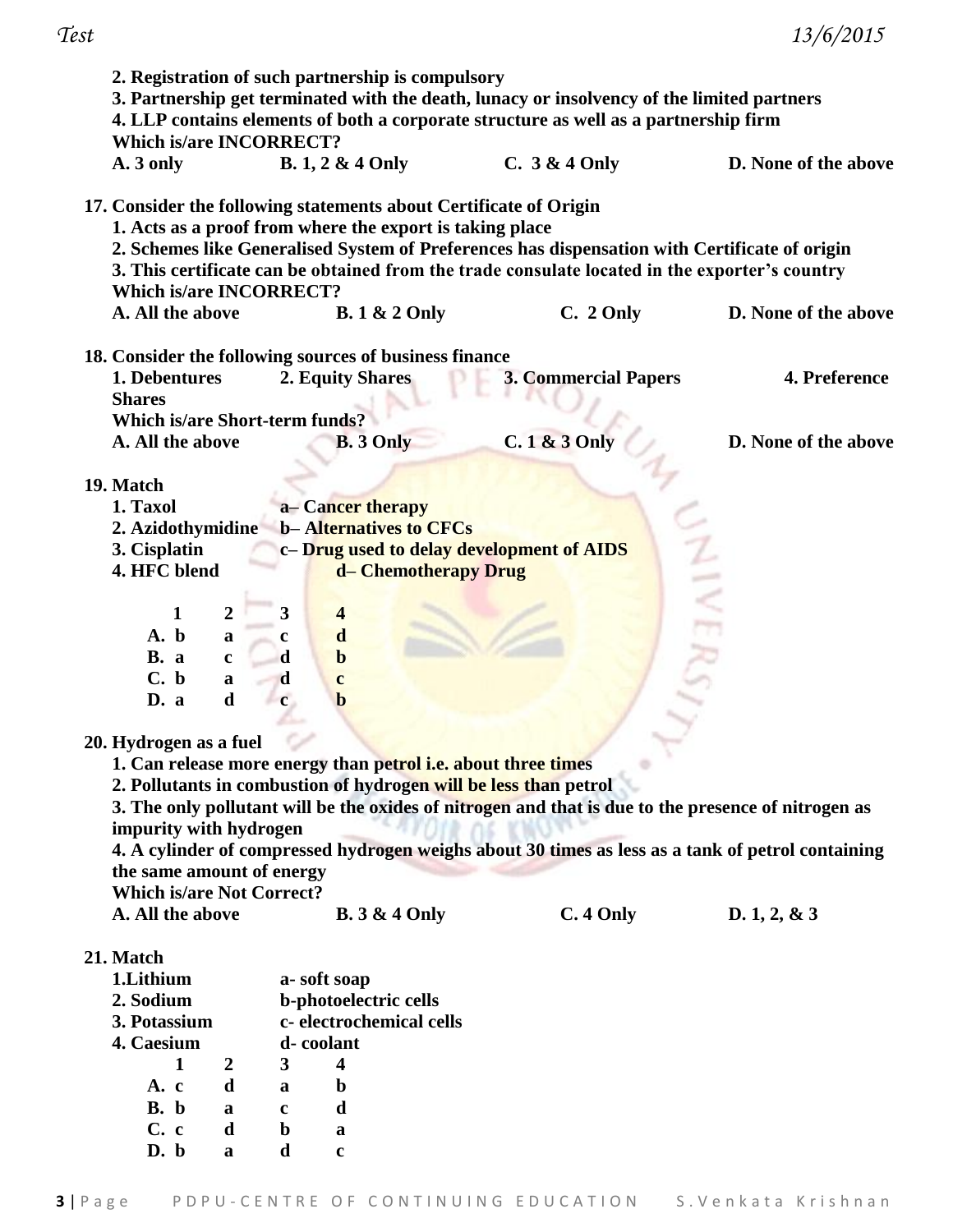*Test 13/6/2015*

**22. A typical 70 kg man contains about** 

| 1. Potassium | $a - 170g$           |   |              |
|--------------|----------------------|---|--------------|
| 2. Sodium    | $b-90g$<br>$c-0.5$ g |   |              |
| 3 Iron       |                      |   |              |
| 4. Copper    |                      |   | $d - 0.06g$  |
| 1            | $\overline{2}$       | 3 | 4            |
| A. c         | d                    | a | h            |
| B. d         | c                    | b | a            |
| C. a         | b                    | c | $\mathbf{r}$ |

**23. Consider the following statements**

**D. b a c d**

**1. The introduction of universal suffrage had created huge debate with the members of the Constituent Assembly of India**

**2. First past the post, institution of the Speaker and his role, lawmaking procedure are the three provisions borrowed from the British Constitution**

**3. Unlike the constitutional symmetry of American federalism, Indian federalism has been constitutionally asymmetric**

**Which is/are Correct?**

| D. 1, 2 & 3 |
|-------------|
|             |

**24. Our Constitution has given institutional expression to which of the following fundamental commitments**

| 1. Equality and Liberty |                | <b>2. Democracy and Sovereignty</b> |            | <b>3. Cosmopolitan Identity</b> |
|-------------------------|----------------|-------------------------------------|------------|---------------------------------|
| A. 1 Only               | $B.1 & 2$ Only |                                     | $C.3$ Only | D. All the above                |

**25. Which of the following is a good reason to conclude that the authority of the constitution is higher than that of the parliament?**

- **1. The constitution was framed before the parliament came into being**
- **2. The constitution makers were more eminent leaders than the members of the parliament**
- **3. The constitution specifies how parliament is to be formed and what are its powers**
- **4. The constitution cannot be amended by the parliament**
- **A. 1 Only B. 2 & 3 Only C. 3 Only D. All the above**

**26. What do the Directive Principles of the Constitution of India contain?**

- **1. The goals and objectives that we as a society should adopt**
- **2. Certain rights that individuals should enjoy apart from the Fundamental Rights**
- **3. Certain policies that the government should adopt**
- **A. 1 & 2 Only B. 1 & 3 Only C. 3 Only D. All the above**

**27. Consider the following statements about Nuclear-weapons-free zones** 

**1. The use, development or deployment of nuclear weapons is banned through an internationally recognized treaty in several zones**

**2. Antarctic, Latin America and the Caribbean, Middle-East Asia, Africa, South Pacific, and Mongolia are these zones**

**Which is/are INCORRECT?**

| A. 1 Only | B. 2 Only | C.1 & 2 | <b>D.</b> None of the above |
|-----------|-----------|---------|-----------------------------|
|-----------|-----------|---------|-----------------------------|

- **28. Diastrophism includes**
	- **1. Orogenic processes 2. Epeirogenic processes**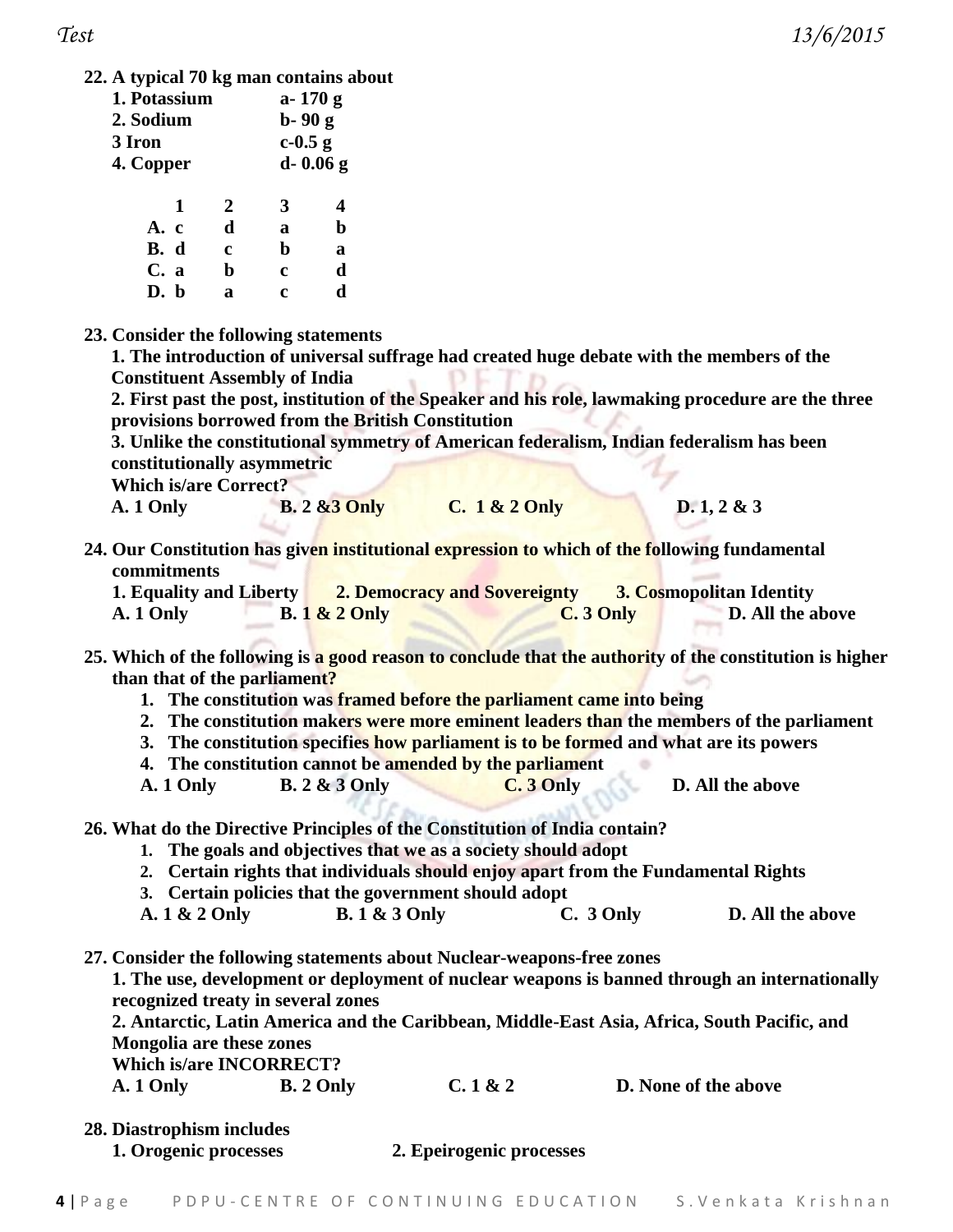|                                                                           | 3. Denudational processes 4. Plate tectonics processes   |                                                                       |                                                                                                    |                     |
|---------------------------------------------------------------------------|----------------------------------------------------------|-----------------------------------------------------------------------|----------------------------------------------------------------------------------------------------|---------------------|
| A. 1, 2 & 3 Only B. 2 & 4 Only                                            |                                                          | $C. 1, 2 & 4$ Only                                                    |                                                                                                    | D. All of the above |
| 29. Consider the following statements about structure of atmosphere       |                                                          |                                                                       |                                                                                                    |                     |
|                                                                           |                                                          | 1. Thickness of the troposphere is greatest at the equator than poles |                                                                                                    |                     |
|                                                                           |                                                          |                                                                       | 2. In Mesosphere, like Tropsophere temperature starts increasing with the increase in altitude     |                     |
|                                                                           |                                                          |                                                                       | 3. Radio waves transmitted from the earth are reflected back to the earth by ionosphere            |                     |
|                                                                           | 4. Hygroscopic particles are limited to stratosphere     |                                                                       |                                                                                                    |                     |
| <b>Which is/are CORRECT?</b>                                              |                                                          |                                                                       |                                                                                                    |                     |
| $A.1 & 2$ Only                                                            | <b>B.</b> 2 & 4 Only                                     |                                                                       | C. $3 & 4$ Only D. $1 & 3$ Only                                                                    |                     |
|                                                                           |                                                          |                                                                       |                                                                                                    |                     |
| 30. The following are the factors that cause the variations in insolation |                                                          |                                                                       |                                                                                                    |                     |
| 1. The rotation of earth on its axis                                      |                                                          |                                                                       | 2. The transparency of the atmosphere                                                              |                     |
|                                                                           | 3. The revolution of earth on its orbit                  |                                                                       | 4. The configuration of land in terms of its aspect                                                |                     |
| Which has/have less influence?                                            |                                                          |                                                                       |                                                                                                    |                     |
| A. 2 Only                                                                 | <b>B.</b> 2 & 4 Only                                     | C. 4 Only                                                             | D. 1 & 3 Only                                                                                      |                     |
|                                                                           |                                                          |                                                                       |                                                                                                    |                     |
| 31. Agriculture during British India                                      |                                                          |                                                                       |                                                                                                    |                     |
|                                                                           | 1. Agricultural productivity became incrementally low    |                                                                       |                                                                                                    |                     |
| 2. Sector experienced some growth                                         |                                                          |                                                                       |                                                                                                    |                     |
|                                                                           |                                                          |                                                                       | 3. Some evidence of a relatively higher yield of cash crops in certain areas of the country        |                     |
| Which is/are TRUE?                                                        |                                                          |                                                                       |                                                                                                    |                     |
| A. 1 Only                                                                 | <b>B.</b> 1& 3 Only <b>C.</b> 3 Only                     |                                                                       | D.1, 2 & 3                                                                                         |                     |
|                                                                           |                                                          |                                                                       |                                                                                                    |                     |
| 32. Which is/are TRUE about Socialist society?                            |                                                          |                                                                       |                                                                                                    |                     |
|                                                                           |                                                          |                                                                       | 1. Government decides what goods are to be produced in accordance with the needs of society        |                     |
|                                                                           |                                                          |                                                                       | 2. Government decides how goods are to be produced and how they should be distributed              |                     |
|                                                                           |                                                          |                                                                       | 3. If labour is cheaper than capital more labour-intensive methods of production will be used and  |                     |
| vice-versa                                                                |                                                          |                                                                       |                                                                                                    |                     |
| A. 1 Only                                                                 | <b>B.</b> 1& 2 Only <b>C.</b> 3 Only                     |                                                                       | D.1, 2 & 3                                                                                         |                     |
|                                                                           |                                                          |                                                                       |                                                                                                    |                     |
|                                                                           |                                                          |                                                                       | 33. India agreed to the conditionalities of whom and announced the New Economic Policy             |                     |
|                                                                           |                                                          | A. IBRD B. IMF C. IMF & UN D. A & B                                   |                                                                                                    |                     |
|                                                                           |                                                          |                                                                       |                                                                                                    |                     |
|                                                                           |                                                          |                                                                       | 34. In pre-independent India, who was the first to discuss the concept of a Poverty Line           |                     |
| A. William Digby                                                          | B. V.K.R.V. Rao                                          |                                                                       |                                                                                                    |                     |
| C. Dadabhai Naoroji                                                       | <b>D. Findlay Shirras</b>                                |                                                                       |                                                                                                    |                     |
|                                                                           |                                                          |                                                                       |                                                                                                    |                     |
| 35. Tapas Majumdar Committee                                              |                                                          |                                                                       |                                                                                                    |                     |
|                                                                           | A. Estimated health expenditure for rural areas          |                                                                       |                                                                                                    |                     |
|                                                                           |                                                          |                                                                       |                                                                                                    |                     |
|                                                                           | <b>B.</b> Estimated higher level educational expenditure |                                                                       |                                                                                                    |                     |
|                                                                           | C. Estimated health expenditure for urban areas          |                                                                       |                                                                                                    |                     |
|                                                                           | D. Estimated primary level educational expenditure       |                                                                       |                                                                                                    |                     |
|                                                                           |                                                          |                                                                       |                                                                                                    |                     |
| 36. Consider the following statements                                     |                                                          |                                                                       |                                                                                                    |                     |
|                                                                           |                                                          |                                                                       | 1. The chapters on Election, Executive and Judiciary have provisions that require special majority |                     |
| in Parliament                                                             |                                                          |                                                                       |                                                                                                    |                     |
|                                                                           |                                                          |                                                                       | 2. The voting in favour of the constitutional amendment bill should constitute two-thirds of that  |                     |
| <b>House</b>                                                              |                                                          |                                                                       |                                                                                                    |                     |
|                                                                           |                                                          |                                                                       | 3. The supporters of the constitutional amendment bill must constitute at least half of the total  |                     |

**strength of those who actually take part in voting**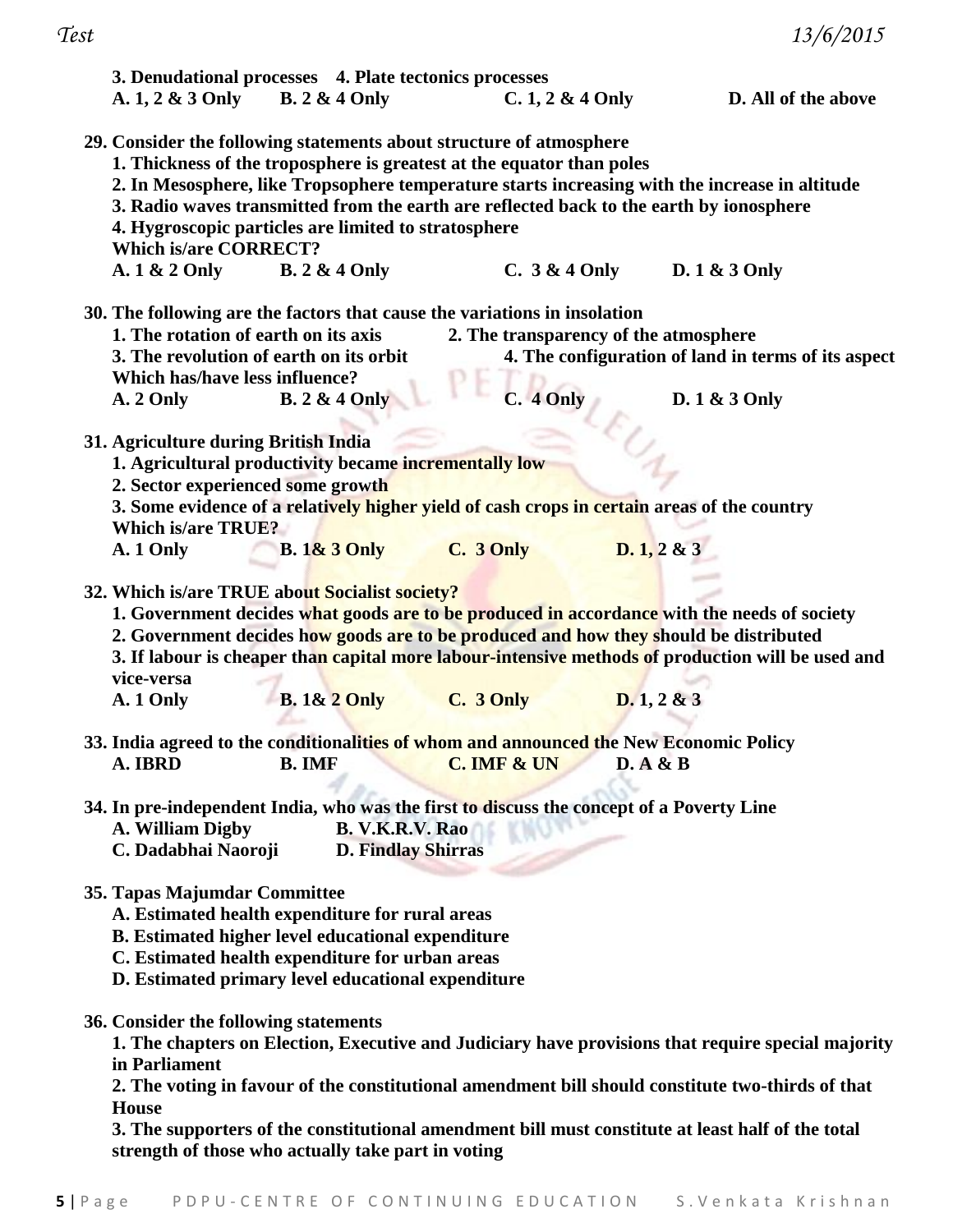**Which is/are Correct?**

**A. All the above B. 1 Only C. 2 & 3 Only D. None of the above**

**37. A: More amendments took place between a short span of three years between 1974 and 1976 and again from 2001 to 2003 in India**

**R: In the political history of country, these two periods are remarkably dissimilar in the parties' representation in Parliament**

- **A. A & R are correct; R is correct explanation for A**
- **B. A & R are correct; But, R is not-correct explanation for A**
- **C. A is Correct; But not R**
- **D. R is Correct; But not A**

## **38. Match [Nature of Amendment- Number]**

- **1. Technical or administrative a– 52nd amendment [Anti-Defection]**
	-
	-
	-
	- **2. Explanation b – 25th amendment [Property Rights] 3. Differing Interpretations c– 42nd amendment [Advice of the Council of Ministers]**
	- **4. Political Consensus d- 95th amendment [Reservation of seats]**

|           | 1 | $\boldsymbol{2}$ | 3           | 4            |
|-----------|---|------------------|-------------|--------------|
| A.        | c | d                | a           | b            |
| <b>B.</b> | d | c                | b           | $\mathbf{a}$ |
| C.        | a | b                | c           | $\mathbf d$  |
| D.        | b | a                | $\mathbf c$ | $\mathbf d$  |

## **39. P.K.Thungon Committee**

- **A. Rejected constitutional recognition for the local government bodies**
- **B. Recommended constitutional recognition for the local government bodies**
- **C. Recommended constitutional recognition for the boundaries of states**
- **D. Rejected constitutional recognition for the boundaries of states**

## **40. Match [Subject - List]**

- **1. Adulteration a– Union**
- **2. Cyber Laws b– Concurrent**
- 
- **3. Liquor c– State**
- **4. Adoption and Succession d- Concurrent**

|                | 1 | 2 | 3           | 4 |
|----------------|---|---|-------------|---|
| A.             | c | d | a           | b |
| <b>B.</b>      | d | c | b           | a |
| $\mathbf{C}$ . | a | b | $\mathbf c$ | d |
| D.             | b | a | c           | d |

## **41. Nebular Hypothesis**

- **1. This Popular argument was by German philosopher Immanuel Kant**
- **2. Hypothesis considered that the planets were formed out of a cloud of material through the process of accretion**
- **3. Hypothesis is associated with a youthful sun which was quickly rotating**
- **4. It considered of a companion to the sun to have been coexisting**

### **Which is/are CORRECT?**

| A. All the above | <b>B.</b> 1 & 2 Only | $C.3 & 4$ Only | D. None of the above |
|------------------|----------------------|----------------|----------------------|
|------------------|----------------------|----------------|----------------------|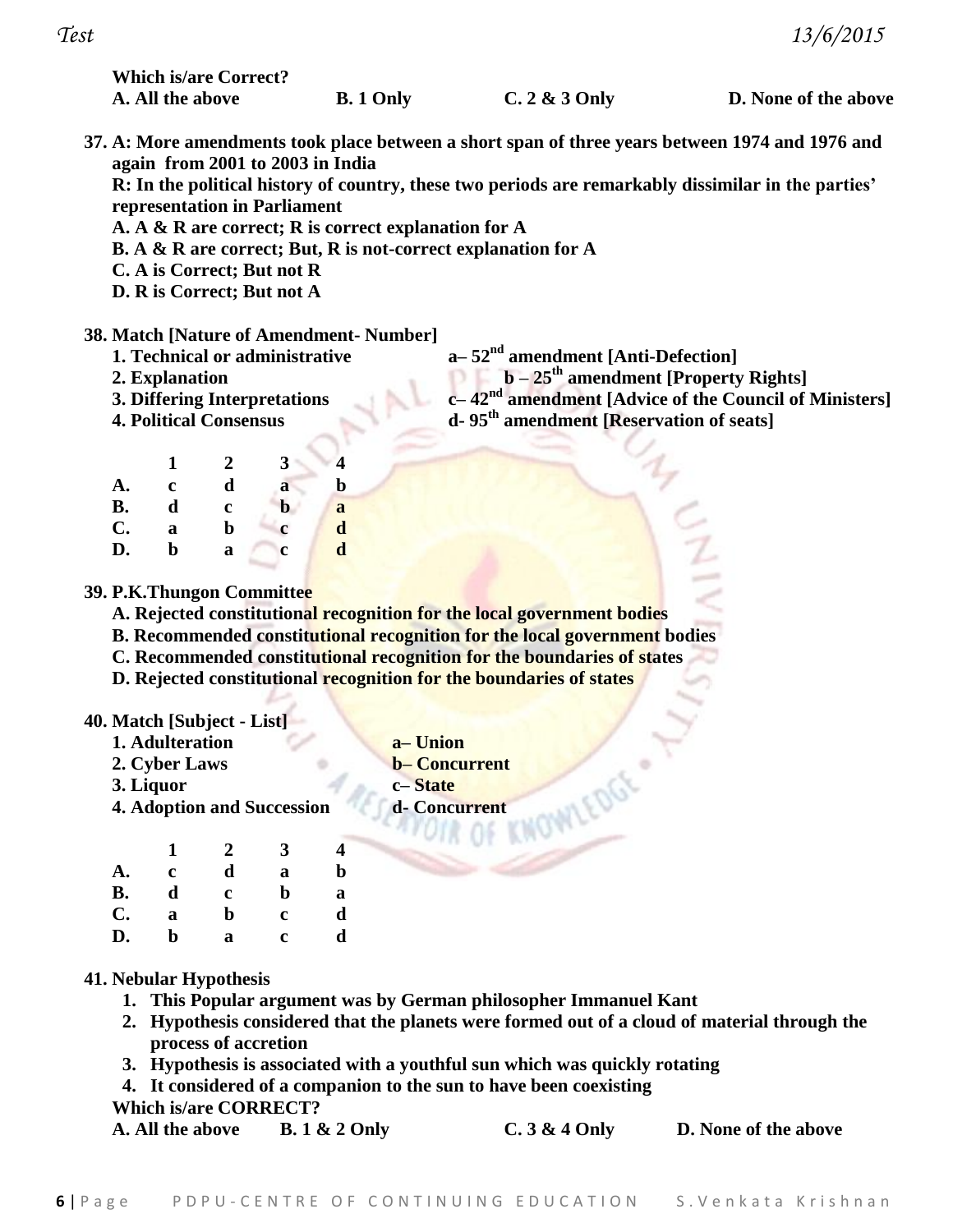**42. Consider the following statements**

**1. The mean thickness of oceanic crust is lesser than that of the continental crust**

**2. Asthenosphere, the lower portion of the mantle, is the main source of magma that finds its way to the surface during volcanic eruptions**

**3. The density of material at the mantle core boundary is getting increased towards the centre of the earth** 

**4. There is a system of mid-ocean ridges more than 70,000 km long experiences frequent volcanic eruptions**

**Which is/are INCORRECT?**

| A. 1 & 3 Only | B. 2 Only | C. $2 \& 4$ Only | D. $1, 3 \& 4$ Only |
|---------------|-----------|------------------|---------------------|
|               |           |                  |                     |

**43. Evidences in Support of the Continental Drift**

**1. Identical species of human fossils in both sides of North Atlantic**

**2. The belt of ancient rocks of 2,000 million years from Brazil coast matches with those from western Africa**

**3. Tillite found in different landmasses of the Southern Hemisphere**

**4. Identical species of plants and animals observed on India, Madagascar and Africa Which is/are INCORRECT?**

| A. 1 & 3 Only | <b>B.</b> 3 Only | C. 1 Only | $D. 2, 3 & 4$ Only |
|---------------|------------------|-----------|--------------------|
|---------------|------------------|-----------|--------------------|

- **44. Match**
	- **1. Pegmatite a– Metamorphic Rock**
	- **2. Geyserite b– Igneous Rock**
	- **3. Marble c– Sedimentary Rock**
	- **4. Solidified from magma**

|           | 1 | 2              | 3           | 4            |
|-----------|---|----------------|-------------|--------------|
| A.        | a | b              | $\mathbf c$ | $\bf{b}$     |
| <b>B.</b> | b | a              | a           | $\mathbf{c}$ |
| C.        | c | b              | a           | $\bf{b}$     |
| D.        | b | $\overline{c}$ | a           | b            |
|           |   |                |             |              |

**45. In order to address which major environmental concern/s in India the government was set up the Central Pollution Control Board (CPCB)**

- **A. Water pollution B. Air pollution C. Both A & B D. Climate Change**
- **46. Assertion (A): A major change occurred after 1969 when India adopted social banking and multiagency approach to adequately meet the needs of rural credit**

**Reason (R): National Bank for Agriculture and Rural Development (NBARD) was set up in 1969 as an apex body to coordinate the activities of all institutions involved in the rural financing system**

- **A. A & R are correct; R is correct explanation for A**
- **B. A & R are correct; But, R is not-correct explanation for A**
- **C. A is Correct; But not R**
- **D. R is Correct; But not A**
- **47. Which country initiated The Great Leap Forward (GLF) campaign in 1958 aimed at industrializing the country on a massive scale**

| A. Russia | <b>B. USA</b> | C. China | D. Japan |
|-----------|---------------|----------|----------|
|           |               |          |          |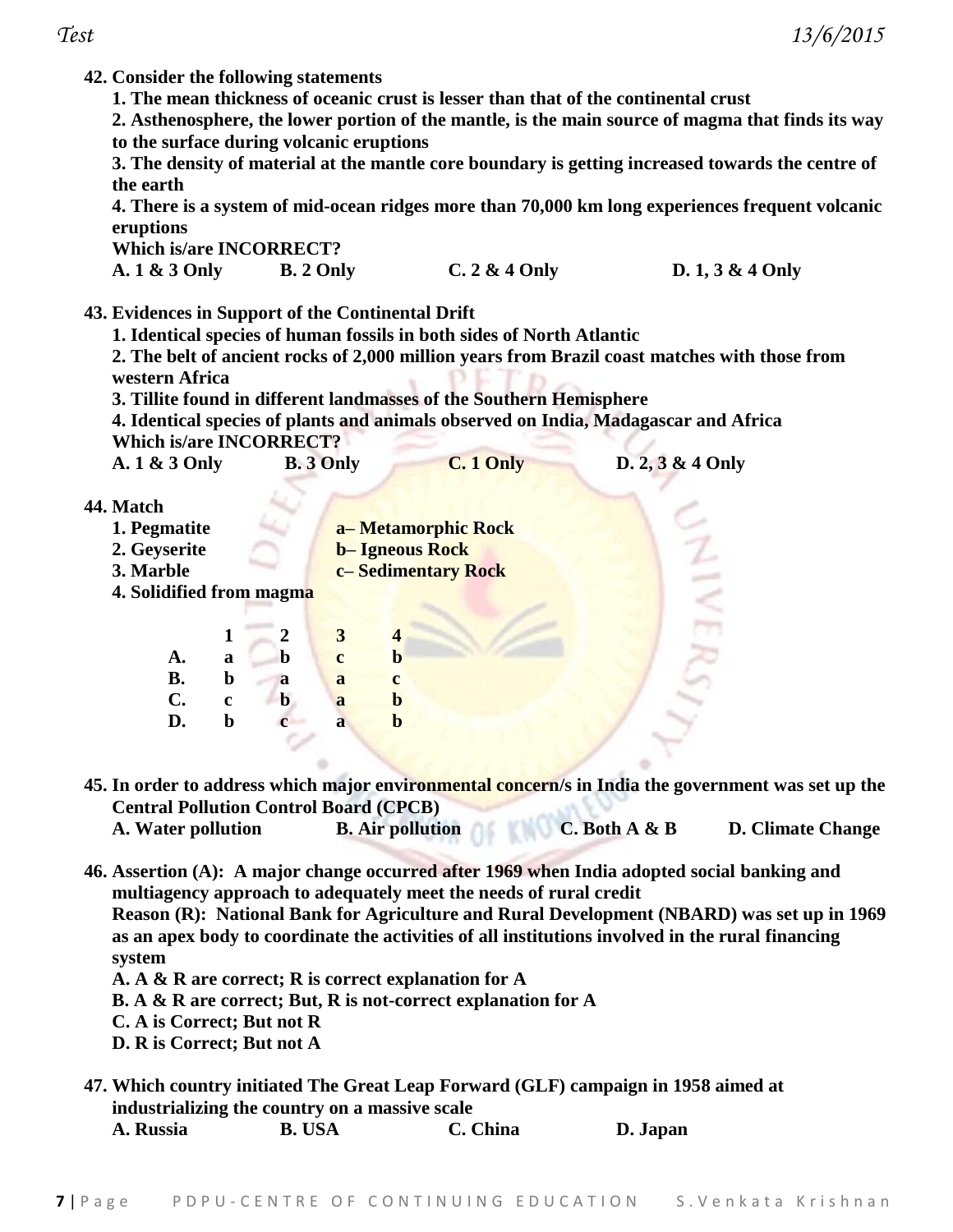|                                                                                                                   | 48. The machines, such as steam engine and the automobile engine, etc., that produce rotational<br>motion have a disc called a flywheel                                                                                                                                                  |                                                                |                            |                                                                                                                     |
|-------------------------------------------------------------------------------------------------------------------|------------------------------------------------------------------------------------------------------------------------------------------------------------------------------------------------------------------------------------------------------------------------------------------|----------------------------------------------------------------|----------------------------|---------------------------------------------------------------------------------------------------------------------|
|                                                                                                                   | A. It is used to sudden increase in speed<br>C. Resists the sudden increase or decrease of the speed D. Both A & B                                                                                                                                                                       |                                                                |                            | B. It is used to sudden decrease in speed                                                                           |
| speed<br>3. A circus acrobat<br>A. 1 & 3 Only                                                                     | 49. Conservation of angular momentum example/s<br>1. Dancers performing a pirouette on the toes of one foot<br><b>B.</b> 3 Only                                                                                                                                                          | $C. 2$ Only                                                    |                            | 2. A girl sits on a swivel chair and stretches her arms/ brings her arms closer to the body to change<br>D.1, 2 & 3 |
| This observation is from<br>A. Law of orbits – Kepler I Law                                                       | C. Law of periods - Kepler III Law                                                                                                                                                                                                                                                       | <b>B.</b> Law of areas - Kepler II Law<br>D. None of the above |                            | 50. Planets appear to move slower when they are farther from the sun than when they are nearer.                     |
| 51. Which place is nearest to Kolkata                                                                             |                                                                                                                                                                                                                                                                                          |                                                                |                            |                                                                                                                     |
| A. Gangtok                                                                                                        | <b>B.</b> Agartala                                                                                                                                                                                                                                                                       | <b>C. Shillong</b>                                             | <b>D.</b> Aizwal           |                                                                                                                     |
| 1. Zoji la<br>A. 1234                                                                                             | 52. Arrange the passes from South to North:<br>2. Lipulek la<br><b>B.</b> 4321                                                                                                                                                                                                           | 3. Shipki la<br>C. 2341                                        | 4. Bara Lacha la<br>D.2134 |                                                                                                                     |
| 53. Match- Which is/are INCORRECT?<br>1. The Chambal<br>2. Godavari<br>3. Krishna<br>4. Vaitarna<br>A. 1 & 3 Only | - Malwa plateau<br>- Brahmagiri hills<br>- Mahabaleshwar<br>Trimbak hills<br><b>B.</b> 3 Only                                                                                                                                                                                            | C. 2 Only                                                      |                            | $D. 1, 3 & 4$ Only                                                                                                  |
| A. $1, 2 \& 3$                                                                                                    | 54. Which is/are INCORRECT about Indian Monsoon?<br>start blowing from southwest as South West monsoon<br>2. Easterly jet stream is held responsible for the burst of the North-East monsoon in India<br>3. By mid-August southwest monsoon engulfs the entire India<br><b>B.</b> 1 Only | $C.1 & 2$ Only                                                 |                            | 1. Trade winds of the southern hemisphere cross the equator between 40° and 60°E longitudes and<br>D. 2 & 3 Only    |
| range<br>A. 1 & 3 Only                                                                                            | 55. Which is/are CORRECT about India's natural vegetation?<br>1. The temperate forests are called Sholas in the Anaimalai and Palani hills<br>3. Parkland landscape is a feature of tropical evergreen forest areas in India<br><b>B.</b> 3 Only                                         | $C.1 & 2$ Only                                                 |                            | 2. Deodar a highly valued endemic species grows mainly in the western part of the Himalayan<br>D. 2 & 3 Only        |
| <b>Which is/are CORRECT?</b>                                                                                      | 56. Consider the following about Soils of India<br>1. Red laterite soils are more suitable for tree crops like cashew nut<br>2. The Black soils are rich in lime, iron, magnesia and alumina<br>3. Peaty soils at many places are alkaline in nature                                     |                                                                |                            |                                                                                                                     |
| A. $1, 2 \& 3$                                                                                                    | <b>B.</b> 1 Only                                                                                                                                                                                                                                                                         | $C.1 & 2$ Only                                                 |                            | D. 2 & 3 Only                                                                                                       |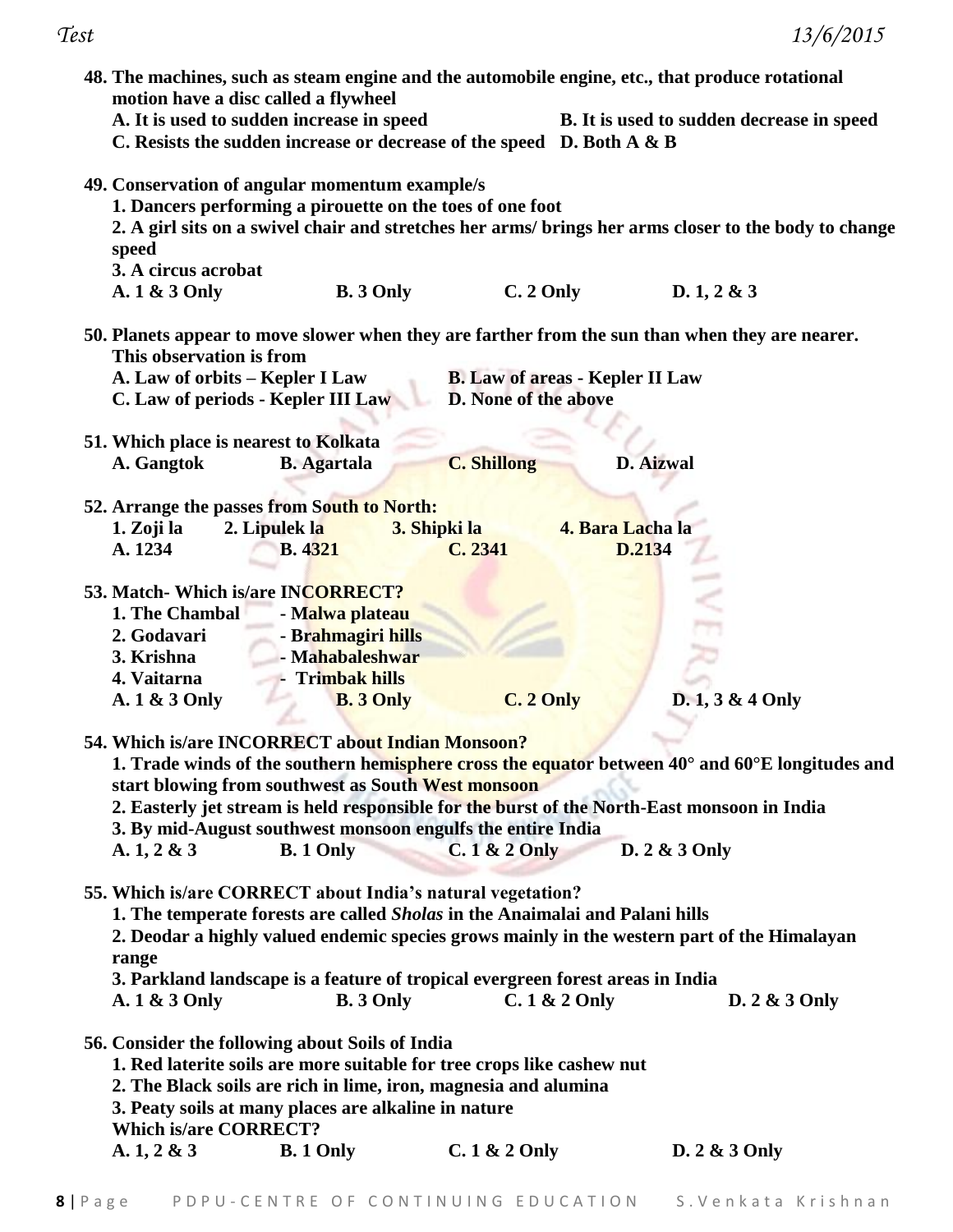| 57. Which is/are CORRECT?                                                                             |                                                                                            |                                            |                          |  |  |  |  |  |  |
|-------------------------------------------------------------------------------------------------------|--------------------------------------------------------------------------------------------|--------------------------------------------|--------------------------|--|--|--|--|--|--|
| 1. The metric system which has originated in France in late eighteenth century                        |                                                                                            |                                            |                          |  |  |  |  |  |  |
| 2. General Conference on Weights and Measures is an inter governmental treaty organization            |                                                                                            |                                            |                          |  |  |  |  |  |  |
|                                                                                                       | created by a diplomatic treaty known as Meter Convention which was signed in Paris in 1875 |                                            |                          |  |  |  |  |  |  |
| 3. National Physical Laboratory establishes experiments to realize the base units and derived units   |                                                                                            |                                            |                          |  |  |  |  |  |  |
| of measurement and maintains National Standards of Measurement in India                               |                                                                                            |                                            |                          |  |  |  |  |  |  |
|                                                                                                       |                                                                                            |                                            |                          |  |  |  |  |  |  |
| 4. International Bureau of Standards in Paris the intergovernmental organization through which        |                                                                                            |                                            |                          |  |  |  |  |  |  |
| Member States act together on matters related to measurement science and measurement                  |                                                                                            |                                            |                          |  |  |  |  |  |  |
| standards                                                                                             |                                                                                            |                                            |                          |  |  |  |  |  |  |
| A. 1, 2 & 3 Only                                                                                      | <b>B.</b> 1, 3 & 4 Only                                                                    | C. 2, 3 & 40nly                            | D. 1, 2, 3 & 4           |  |  |  |  |  |  |
| 58. Marie Sklodowska Curie discovery was related to                                                   |                                                                                            |                                            |                          |  |  |  |  |  |  |
| A. Ultra short radio waves                                                                            | <b>B.</b> Natural radioactivity                                                            |                                            |                          |  |  |  |  |  |  |
|                                                                                                       |                                                                                            |                                            |                          |  |  |  |  |  |  |
| C. Wave theory of light                                                                               |                                                                                            | D. Laws of electromagnetic induction       |                          |  |  |  |  |  |  |
|                                                                                                       |                                                                                            |                                            |                          |  |  |  |  |  |  |
| 59. Magnetic confinement of plasma principle is used in                                               |                                                                                            |                                            |                          |  |  |  |  |  |  |
| A. Bose-Einstein condensate                                                                           |                                                                                            | <b>B. Giant Metrewave Radio Telescope</b>  |                          |  |  |  |  |  |  |
| C. Fusion test reactor                                                                                |                                                                                            | <b>D. Particle accelerators</b>            |                          |  |  |  |  |  |  |
| 60. Abdus Salam well known scientist of Pakistan had contributed for                                  |                                                                                            |                                            |                          |  |  |  |  |  |  |
|                                                                                                       |                                                                                            | <b>B. Structure and evolution of stars</b> |                          |  |  |  |  |  |  |
| A. Cascade process of cosmic radiation                                                                |                                                                                            |                                            |                          |  |  |  |  |  |  |
| <b>C.</b> Quantum statistics                                                                          |                                                                                            | <b>D. Weak nuclear force</b>               |                          |  |  |  |  |  |  |
| 61. Which is/are CORRECT?                                                                             |                                                                                            |                                            |                          |  |  |  |  |  |  |
|                                                                                                       |                                                                                            |                                            |                          |  |  |  |  |  |  |
| 1. For the same weight, rolling friction is much greater in magnitude than static or sliding friction |                                                                                            |                                            |                          |  |  |  |  |  |  |
| 2. Brakes in machines and automobiles are based on friction which is important for quickly            |                                                                                            |                                            |                          |  |  |  |  |  |  |
| stopping relative motion                                                                              |                                                                                            |                                            |                          |  |  |  |  |  |  |
| <b>B.</b> 2 Only<br>A. 1 Only                                                                         | C.1 & 2                                                                                    | <b>D.</b> None                             |                          |  |  |  |  |  |  |
|                                                                                                       |                                                                                            |                                            |                          |  |  |  |  |  |  |
| 62. The amount of final mass is less than the initial mass in which of the following                  |                                                                                            |                                            |                          |  |  |  |  |  |  |
| A. In fission                                                                                         |                                                                                            | <b>B.</b> In fusion                        |                          |  |  |  |  |  |  |
| C. Sometimes in fusion and sometimes in fission                                                       |                                                                                            | <b>D.</b> Both in fission and fusion       |                          |  |  |  |  |  |  |
|                                                                                                       |                                                                                            |                                            |                          |  |  |  |  |  |  |
| 63. 'Freedom is an ideal which may appear Utopian to hard-headed men and women, but this ideal        |                                                                                            |                                            |                          |  |  |  |  |  |  |
| alone can appease the hunger in the soul'- by                                                         |                                                                                            |                                            |                          |  |  |  |  |  |  |
|                                                                                                       |                                                                                            | C. B. G. Tilak                             | <b>D. Nelson Mandela</b> |  |  |  |  |  |  |
| A. Netaji S. C. Bose                                                                                  | <b>B. Mahatma Gandhi</b>                                                                   |                                            |                          |  |  |  |  |  |  |
|                                                                                                       |                                                                                            |                                            |                          |  |  |  |  |  |  |
| 64. Consider the following statements about Liberalism                                                |                                                                                            |                                            |                          |  |  |  |  |  |  |
| 1. Promotes free market                                                                               |                                                                                            |                                            |                          |  |  |  |  |  |  |
| 2. Agree to measures to reduce both social and economic inequalities                                  |                                                                                            |                                            |                          |  |  |  |  |  |  |
| 3. Family, society & community have no value in themselves                                            |                                                                                            |                                            |                          |  |  |  |  |  |  |
| 4. Trusted political authority                                                                        |                                                                                            |                                            |                          |  |  |  |  |  |  |
| <b>Which is/are CORRECT?</b>                                                                          |                                                                                            |                                            |                          |  |  |  |  |  |  |
| A. $2, 3 \& 4$ Only                                                                                   | <b>B.</b> 1, 2 & 3 Only                                                                    | $C.4$ Only                                 | D. $1 \& 3$ Only         |  |  |  |  |  |  |
|                                                                                                       |                                                                                            |                                            |                          |  |  |  |  |  |  |
| 65. Consider the following statements                                                                 |                                                                                            |                                            |                          |  |  |  |  |  |  |
| 1. Scheduled Tribes are better in higher education than Muslims in urban India                        |                                                                                            |                                            |                          |  |  |  |  |  |  |
|                                                                                                       |                                                                                            |                                            |                          |  |  |  |  |  |  |

- 
- **2. Scheduled Tribes are better in higher education than Scheduled Castes in urban India**
- **3. Muslims are better in higher education than Scheduled Castes in urban India Which are CORRECT?**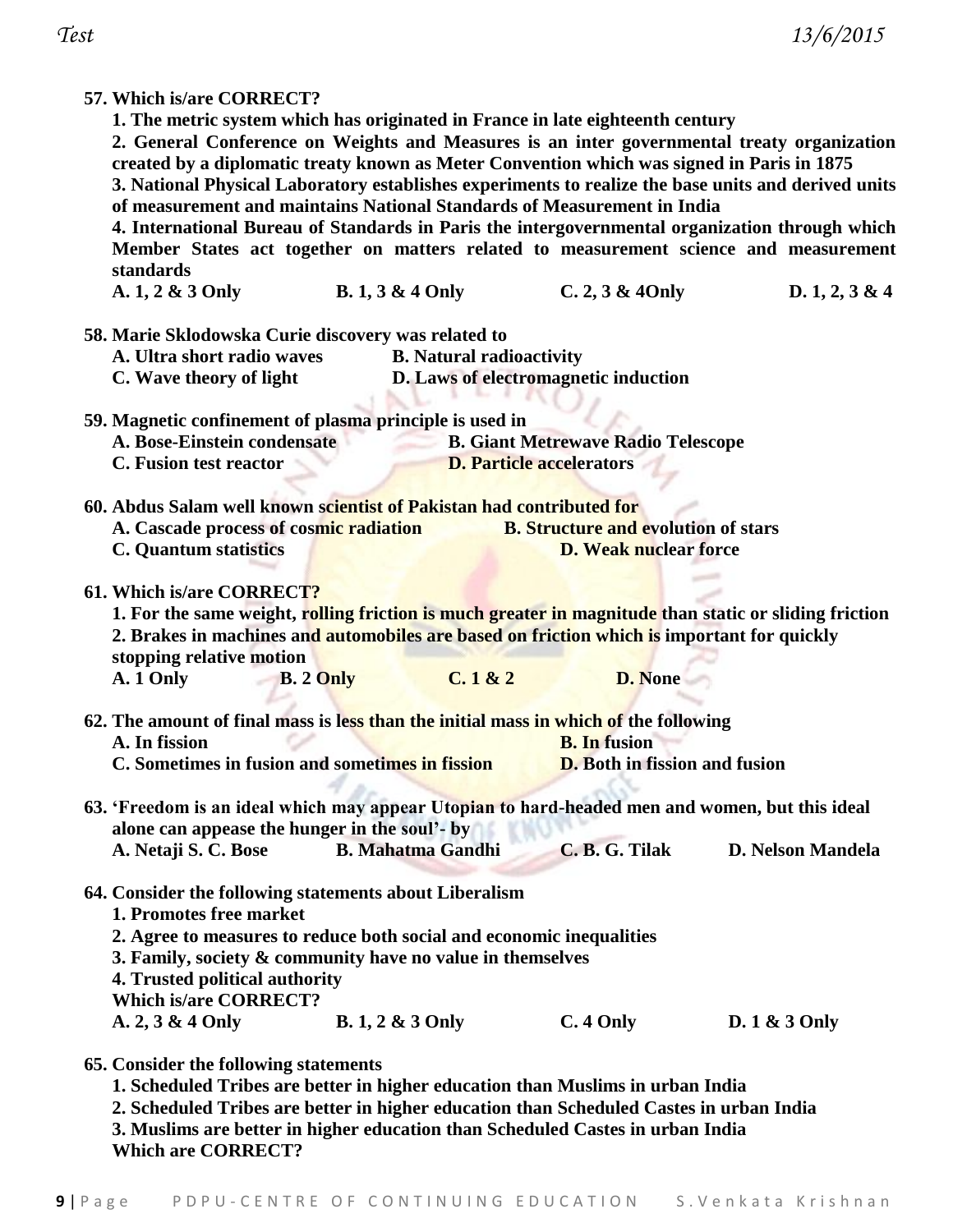| A. 1 & 2 Only                                                                                        | <b>B.</b> 2 & 3 Only                                                                                                                                                                                                                                                                                       |                                                               | $C.1 & 3$ Only           | D. All of the above                                                                                                                                                                                                         |
|------------------------------------------------------------------------------------------------------|------------------------------------------------------------------------------------------------------------------------------------------------------------------------------------------------------------------------------------------------------------------------------------------------------------|---------------------------------------------------------------|--------------------------|-----------------------------------------------------------------------------------------------------------------------------------------------------------------------------------------------------------------------------|
| A. China-Pakistan-India<br>C. India - China - Pakistan                                               | 66. Correct chronology of economic reforms started in the following countries[earlier to recent]                                                                                                                                                                                                           | <b>B. China-India-Pakistan</b><br>D. Pakistan - China - India |                          |                                                                                                                                                                                                                             |
|                                                                                                      |                                                                                                                                                                                                                                                                                                            |                                                               |                          | 67. The General Assembly of the United Nations adopted and proclaimed the Universal Declaration of                                                                                                                          |
| <b>Human Rights on</b><br>A. 26 Dec 1950                                                             | <b>B.</b> 26 Jan 1950                                                                                                                                                                                                                                                                                      |                                                               | C. 10 Dec 1948           | D. 10 Jan 1950                                                                                                                                                                                                              |
| 68. Which is/are Correct?<br><b>Which is/are CORRECT?</b><br>A. 2 Only<br>69. The Peninsula of India | 1. Palaeolithic age in India is divided into three phases based on tools<br>2. Attirampakkam is an important lower palaeolithic site<br>3. In lower Palaeolithic phase tools were made on flakes<br><b>B.</b> 2 & 3 Only<br>1. Formed essentially by a great complex of very ancient gneisses and granites |                                                               | $C.1 & 2$ Only           | D. $1 \& 3$ Only<br>2. Standing like a rigid block with the exception of some of its eastern coast which is submerged                                                                                                       |
| beneath the sea<br><b>Which is/are CORRECT?</b>                                                      | 3. Mostly consists of relict and residual mountains                                                                                                                                                                                                                                                        |                                                               |                          |                                                                                                                                                                                                                             |
| A. 2 Only                                                                                            | <b>B.</b> 2 & 3 Only                                                                                                                                                                                                                                                                                       |                                                               | <b>C. 1 &amp; 2 Only</b> | D. 1 & 3 Only                                                                                                                                                                                                               |
| A. Burzahom                                                                                          | 70. The Neolithic age earliest evidence for the domesticated variety of Rice found in<br><b>B.</b> Chirand                                                                                                                                                                                                 | <b>C. Koldihwa</b>                                            | <b>D.</b> Gufkral        |                                                                                                                                                                                                                             |
| 71. Match - Which are CORRECT?                                                                       | 1. Brahmanas - prose commentaries attached to the Vedas<br>2. Aranyakas – expositions of the Vedas<br>3. Upanishads - concluding portions of the Vedas<br>A. All the above B. 1 Only                                                                                                                       |                                                               | C. 2 Only                | D. None of the above                                                                                                                                                                                                        |
| 72. Charvaka system<br>3. Rejected Materialism<br><b>Which is/are Correct?</b>                       | 1. Accepted the authority of the sacred scriptures the Vedas<br>2. Believes in soul, god and other life beyond the present one                                                                                                                                                                             |                                                               |                          |                                                                                                                                                                                                                             |
| A. All the above                                                                                     | <b>B.</b> 1 & 2 Only                                                                                                                                                                                                                                                                                       |                                                               | $C.3$ Only               | D. None of the above                                                                                                                                                                                                        |
| 73. Which is/are Correct?<br>universal or eternal law<br>A. All the above                            | 1. Jains did not deny the existence of God, they simply ignored<br>above the highest heaven, where it remains in an inactive omniscient bliss<br><b>B.</b> 1 & 2 Only                                                                                                                                      |                                                               | C. 3 Only                | 2. The world for Jains is not created, maintained or destroyed by a God but functions through a<br>3. Nirvana is a stage where soul has finally set itself free, rises at once to the top of the universe,<br>D. 2 & 3 Only |
|                                                                                                      | 74. Which one of the Mahajanapadas between the rivers Narmada and Godavari                                                                                                                                                                                                                                 |                                                               |                          |                                                                                                                                                                                                                             |
| A. Avanti                                                                                            | <b>B.</b> Ashmaka                                                                                                                                                                                                                                                                                          | C. Vatsa                                                      | D. Chedi                 |                                                                                                                                                                                                                             |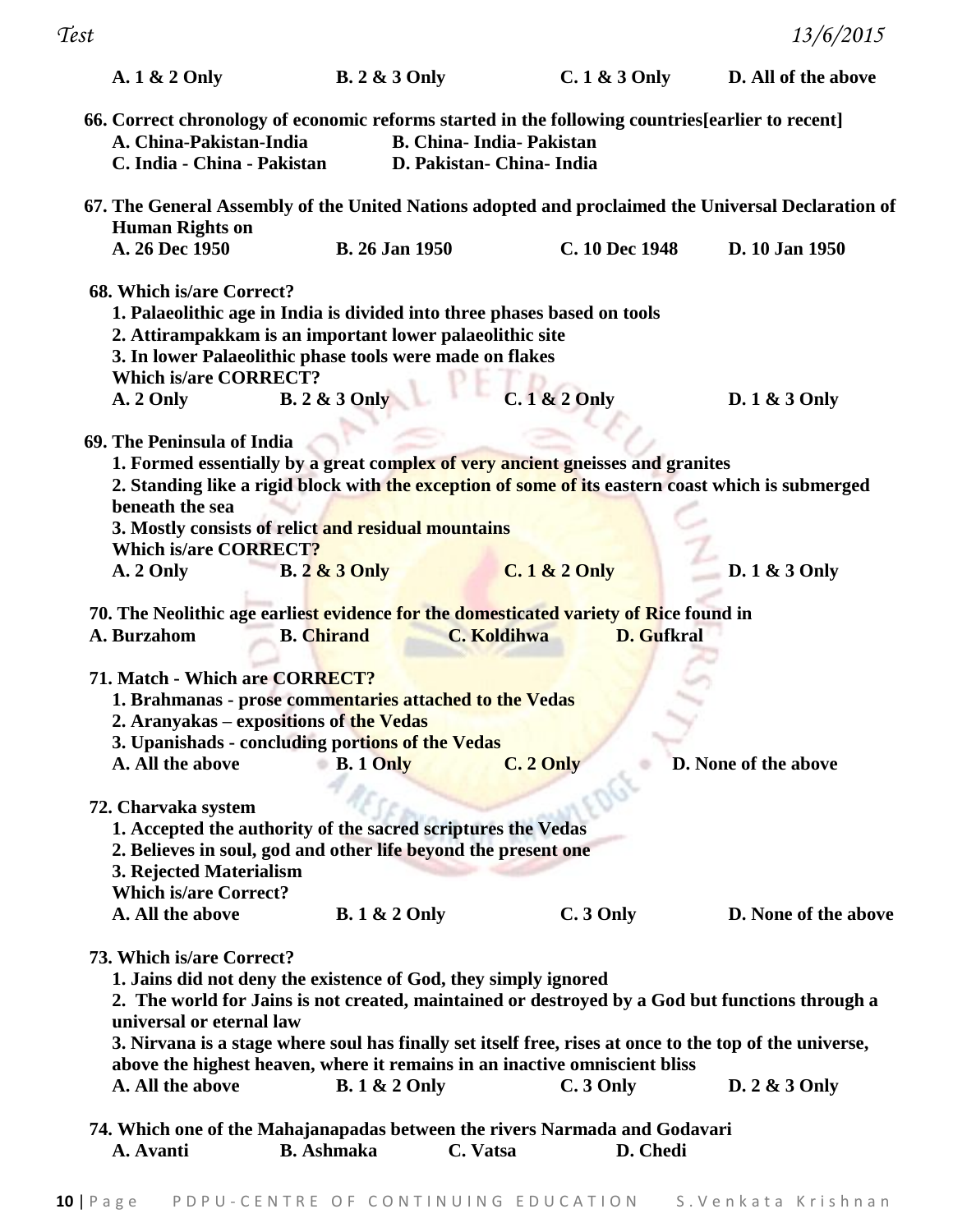## **75. Which is/are Correct?**

- **1. The founder of Satavahanas dynasty is known as Simuka**
- **2. Gautamiputra Satakarni was one of the powerful kings of the Satavahanas dynasty**
- **3. Vasisthiputra Sri Pulmavi perhaps the last of the great Satavahana rulers**
- **A. All the above B. 1 & 2 Only C. 3 Only D. 2 & 3 Only**

## **76. In the given part of map C & D are**

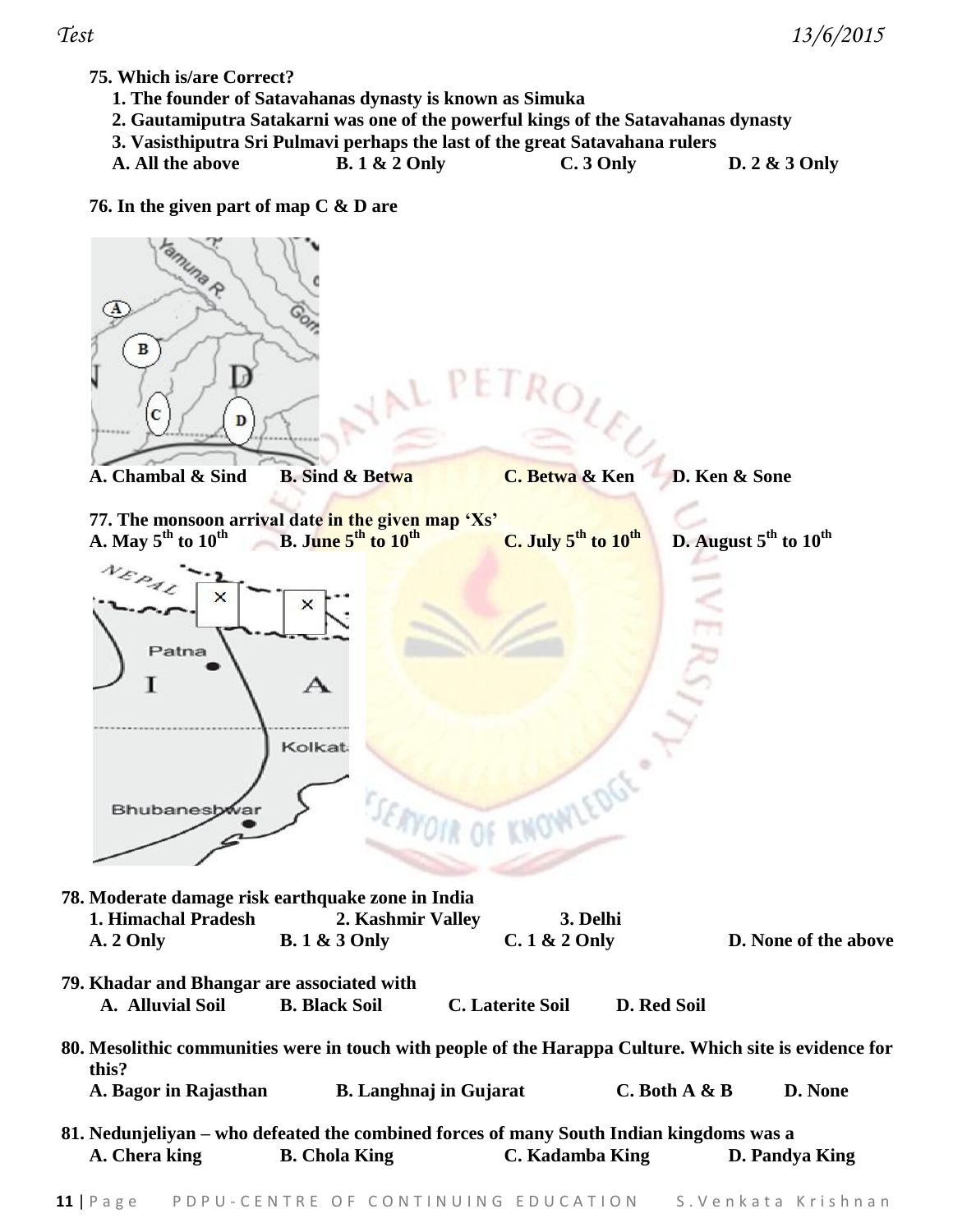| 82. Match-Which are CORRECT? (Literary work – Language)    |                               |                                                                                                                                                                                                       |                                                                                                            |
|------------------------------------------------------------|-------------------------------|-------------------------------------------------------------------------------------------------------------------------------------------------------------------------------------------------------|------------------------------------------------------------------------------------------------------------|
| 1. Gathasaptasati                                          | -Prakrit                      | 2. Milindapanho                                                                                                                                                                                       | - Pali                                                                                                     |
| 3. Silappadikaram                                          | - Telugu                      | 4. Svapnavasavadatta                                                                                                                                                                                  | -Pali                                                                                                      |
| A. 3 & 4 Only                                              | <b>B.</b> 1 & 3 Only          | $C.1 & 2$ Only                                                                                                                                                                                        | D. All of the above                                                                                        |
| 83. Which is/are Correct?<br>A. 1 Only                     | <b>B.</b> 2 Only              | 1. Dionysius was an ambassador of Egyptian king Ptolemy Philadelphus to Mauryan court<br>2. Fa-Hien, the Chinese Buddhist pilgrim visited India during the period of Samudragupta<br>C. All the above | D. None of the above                                                                                       |
| 84. Mayursarman                                            |                               |                                                                                                                                                                                                       |                                                                                                            |
| 1. The Kadamba dynasty was founded by him                  |                               |                                                                                                                                                                                                       |                                                                                                            |
|                                                            |                               | 2. A learned brahman took up military profession to defeat Pallavas                                                                                                                                   |                                                                                                            |
| 3. He ruled from Banavasi                                  |                               |                                                                                                                                                                                                       |                                                                                                            |
| <b>Which is/are Correct?</b>                               |                               |                                                                                                                                                                                                       |                                                                                                            |
| A. 1 & 2 Only                                              | <b>B.</b> 1 & 3 Only          | $C.2 & 3$ Only                                                                                                                                                                                        | D. All of the above                                                                                        |
|                                                            |                               | 85. Who provided a landmark in the history of the administration of law and justice in early India?                                                                                                   |                                                                                                            |
| A. Kadambas                                                | <b>B.</b> Guptas              | <b>C. Chalukyas</b>                                                                                                                                                                                   | <b>D.</b> Satavahanas                                                                                      |
|                                                            |                               |                                                                                                                                                                                                       |                                                                                                            |
| 86. Surface Tension explains which of these events         |                               |                                                                                                                                                                                                       |                                                                                                            |
|                                                            |                               | 1. Small drops of mercury form spherical bead instead of spreading on the surface                                                                                                                     |                                                                                                            |
|                                                            |                               | 2. A liquid rise or fall in a thin capillary as soon as the capillary touches the surface of the liquid                                                                                               |                                                                                                            |
|                                                            |                               | 3. Soil at the bottom of river remain separated but they stick together when taken out                                                                                                                |                                                                                                            |
| A. None of the above                                       | <b>B.</b> 1 & 2 Only          | $C.1 & 3$ Only                                                                                                                                                                                        | D. All the above                                                                                           |
| 87. Match - Which are CORRECT?                             |                               |                                                                                                                                                                                                       |                                                                                                            |
| 1. Silicones                                               |                               | - Electrical insulators & surgical and cosmetic plants                                                                                                                                                |                                                                                                            |
| 2. Kieselguhr                                              | - an amorphous form of silica |                                                                                                                                                                                                       |                                                                                                            |
| 3. Zeolites                                                |                               | - catalyst in petrochemical industries                                                                                                                                                                |                                                                                                            |
| 4. Silica                                                  | - Silicon dioxide             |                                                                                                                                                                                                       |                                                                                                            |
| A. All the above                                           | <b>B.</b> 1, 2 & 3 Only       | $C. 2, 3 & 4$ Only                                                                                                                                                                                    | D. $1, 3 & 4$ Only                                                                                         |
|                                                            |                               |                                                                                                                                                                                                       |                                                                                                            |
| can be categorized as bilateral symmetry. Example for this |                               |                                                                                                                                                                                                       | 88. When the animals' body can be divided into identical left and right halves in only one plane then that |
| 1. Sponges                                                 | 2. Arthropods                 | 3. Ctenophores                                                                                                                                                                                        | 4. Echinoderms                                                                                             |
| <b>Which is/are Correct?</b>                               |                               |                                                                                                                                                                                                       |                                                                                                            |
| A. All the above                                           | <b>B.</b> 1 Only              | C. 2 Only                                                                                                                                                                                             | D. None of the above                                                                                       |
| 89. Which is/are Correct?                                  |                               |                                                                                                                                                                                                       |                                                                                                            |
| 1. Aryabhata was an outstanding scholar of the Mauryan age |                               |                                                                                                                                                                                                       |                                                                                                            |
|                                                            |                               | 2. Nagarjuna the great Mahayanist is reputed to have distinguished himself also in chemistry                                                                                                          |                                                                                                            |
| A. 1 Only                                                  | B. 2 Only                     | C. All the above                                                                                                                                                                                      | D. None of the above                                                                                       |
|                                                            |                               |                                                                                                                                                                                                       |                                                                                                            |
| 90. Yashovarman                                            |                               |                                                                                                                                                                                                       |                                                                                                            |
|                                                            |                               | 1. As a predecessor of Harshavardhana he made Kanauj as the centre of power                                                                                                                           |                                                                                                            |
| 2. He had a victory over Bengal                            |                               |                                                                                                                                                                                                       |                                                                                                            |
| 3. Famous dramatist Bhavabhuti adorned his court           |                               |                                                                                                                                                                                                       |                                                                                                            |
| <b>Which is/are Correct?</b>                               |                               |                                                                                                                                                                                                       |                                                                                                            |
| A. 1 Only                                                  | <b>B.</b> 1 & 3 Only          | $C.2 & 3$ Only                                                                                                                                                                                        | D. All the above                                                                                           |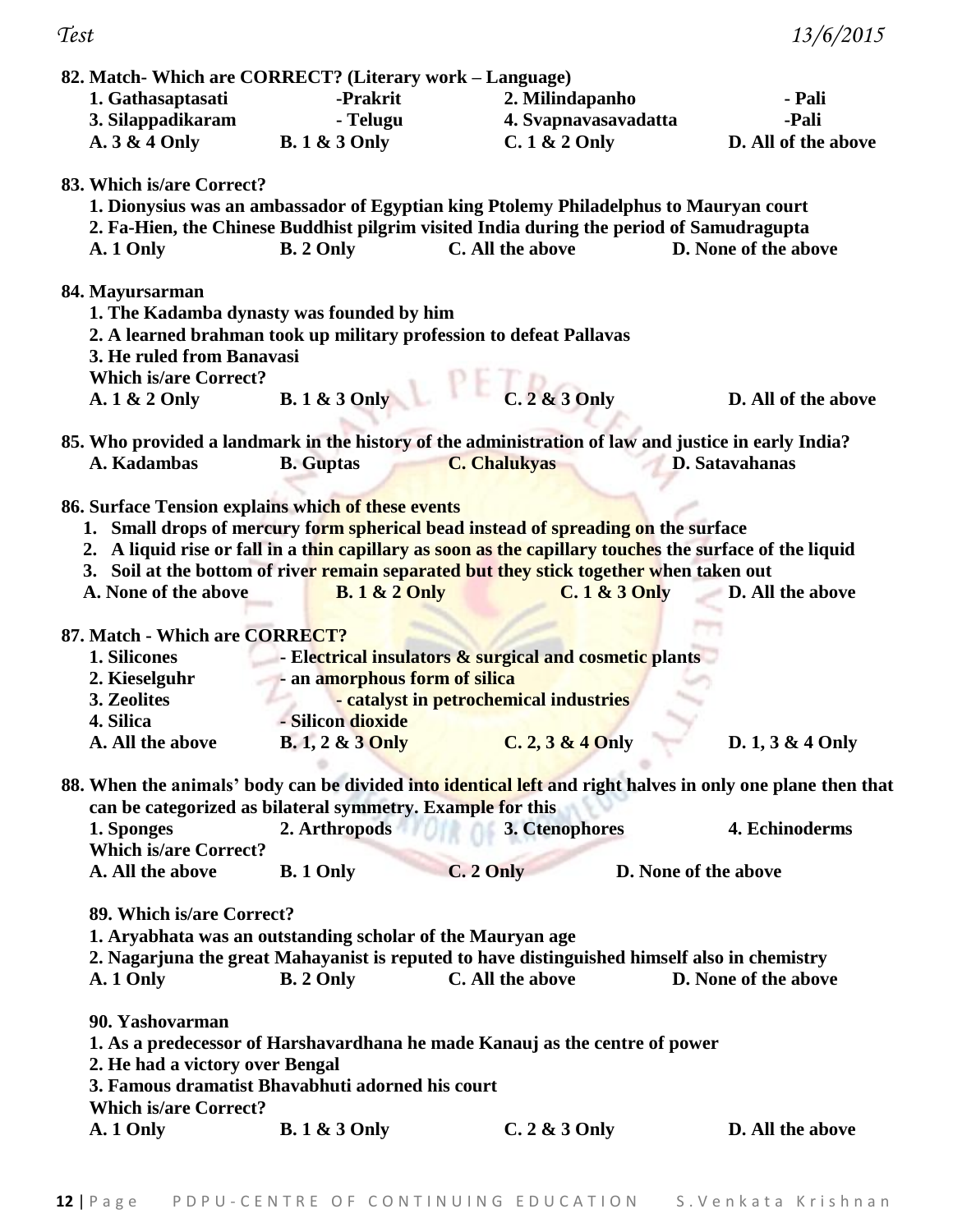*Test 13/6/2015* **91. Which Kamarupa king a contemporary of Samudragupta A. Pushyavarma B. Samudravarma C. Balavarma D. Kalyanavarma 92. Bhaskaravarma was an ally of king Harshavardhana. This alliance was against A. Kamarupa B. Gauda C. Pushyabhuti D. Karkoṭa 93. Devices such as hydraulic lift and hydraulic brakes are based on the A. Pascal's law B. Archimedes' principle C. Ampere's law D. Coulomb's law 94. The common examples of forced convection systems are 1. Forced-air heating systems in home 2. The human circulatory system 3. The cooling system of an automobile engine A. 1 Only B. 1 & 3 Only C. 2 & 3 Only D. All the above 95. A special type of photosynthesis called C4 pathway is a feature of A. Temperate Plants B. Tropical Plants C. Polar Vegetation D. All the above 96. Which is/are Correct? 1. In India highest Percentage of area is occupied by Inceptisols 2. In India least Percentage of area is occupied by Alfisols 3. Inceptisols and Entisols both having weak horizons and occupy top two positions in the Percentage of area in India A. 1 Only B. 1 & 3 Only C. 2 & 3 Only D. All the above 97. Ancient Indian scholars divided the known world into A. Three dwipas B. Five dwipas C. Seven dwipas D. For them only one Continent 98. Which is/are Correct? 1. The distance between two latitudes is approximately 111 km 2. The distance between two longitudes at 45<sup>0</sup>of latitude, it is 79 km 3. The sun traverses 15° of longitudes per hour 4. The Standard Meridian is selected in a manner that it is only divisible by 15° A. 1, 2 & 3 Only B. 1 & 3 Only C. 2 & 4 Only D. All the above 99. Which of the following organization/s officially authorized to take aerial photographs in India? 1. Indian Air Force 2. Air Survey Company, Kolkata 3. National Remote Sensing Agency, Hyderabad A. 1 & 3 Only B. 3 Only C. 2 & 3 Only D. All the above 100. Electromagnetic Spectrum** Wavelength (um) 10<sup>-6</sup> 10<sup>-5</sup> 10<sup>-4</sup> 10<sup>-3</sup> 10<sup>-2</sup> 10<sup>-1</sup> 10<sup>0</sup> 10<sup>1</sup> 10<sup>2</sup> 10<sup>3</sup> 10<sup>4</sup>  $10<sup>s</sup>$ 10<sup>6</sup> 107 ı  $\overline{\mathbf{3}}$  $\overline{\mathbf{2}}$  $\overline{\bf{4}}$ **A. Gamma- X-rays-ultraviolet-infrared B. X-rays-ultraviolet-infrared-Microwave**

**C. X-rays-ultraviolet-infrared-Radio wave D. X-rays-Visible- Microwave- Radio wave**